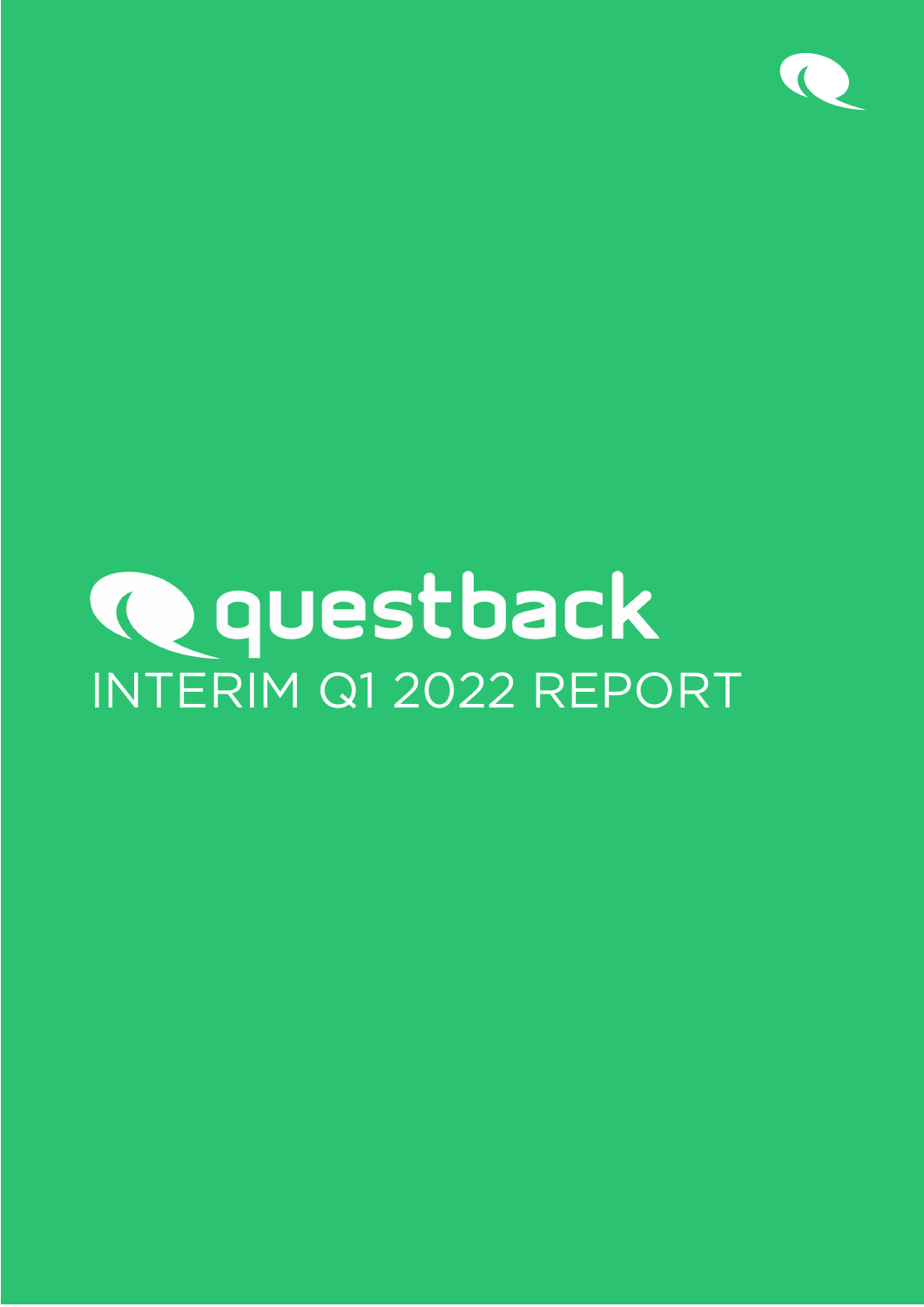# Letter from the CEO

Dear Reader,

We at Questback are the Nordic pioneers and frontrunners within the Experience Management (XM) software industry.

We offer the leading Software-as-a-Service in the Nordics for collecting, analyzing, and acting on customer and employee feedback. Our goal is to make companies and organizations smarter by providing the insights they need for better decision making to increase their revenue and reduce their costs.

Our growth journey towards becoming the #1 provider for XM solutions for SMEs, is evident in the figures in the first quarter, with several new all-time highs.

#### Key Highlights of Q1

Growth in total new subscription revenue by 46 % New subscription revenue<sup>[1](#page-1-0)</sup>, i.e. new annual recurring revenue, from new and existing customers ended at a new all-time-high, mNOK 5.7, resulting in a 46 % growth compared to the same quarter last year. This reflects our renewed focus on sales and growth.

All-time high Net Retention Rate of 103 %

Net Retention Rate (NRR)<sup>2</sup>, reflecting our ability to both retain and grow subscription revenue from existing customers while excluding additional revenue from new customers, reached above 100 % for the first time ever, with an improvement of 12 percent points compared to the same quarter last year. We have seen a positive development of this important KPI during Q3 and Q4 2021, reaching 99 % in both quarters. NRR at 103 % in Q1, historically our largest quarter after Q4 in terms of sales and renewals, means that our focused work begins to show results – we have started to deliver growth through our large existing customer base for the first time in over a decade.

Strengthened the team with new talents

Attracting, recruiting and developing talents will be the most important driver of our growth going forward. In Q1, we had the pleasure to welcome new talents, and have strengthened our fantastic teams in tech, new customer sales, and customer success. In addition, we strengthened our leadership team with the recruitment of Sara Davidsson Nyman, as Chief Revenue Officer, who will join us during Q2.

#### Strong EBITDA, despite investments in growth

Despite our investments into scaling our go-to-market capabilities and these investments having an expected delayed effect on revenue improvements, e.g. hiring of new sales people with a ramp-up time of four to six months, we achieved a solid EBITDA margin in the quarter of 31 %.

<span id="page-1-1"></span><span id="page-1-0"></span><sup>2</sup> Net retention rate is calculated using subscription revenue. We first calculate the subscription revenue in one quarter from a cohort of customers that were customers at the beginning of the same quarter in the prior fiscal year, or cohort customers. We repeat this calculation for each quarter in the trailing four-quarter period. The numerator for net retention rate is the sum of subscription revenue from cohort customers for the four most recent quarters, or numerator period, and the denominator is the sum of subscription revenue from cohort customers for the four quarters preceding the numerator period. NRR is calculated using constant currency exchange rates based on the average for 2021 to exclude any effects of currency exchange

<sup>1</sup> Subscription revenue derived from core business, i.e. excludes revenue from resellers and brokerage agreements.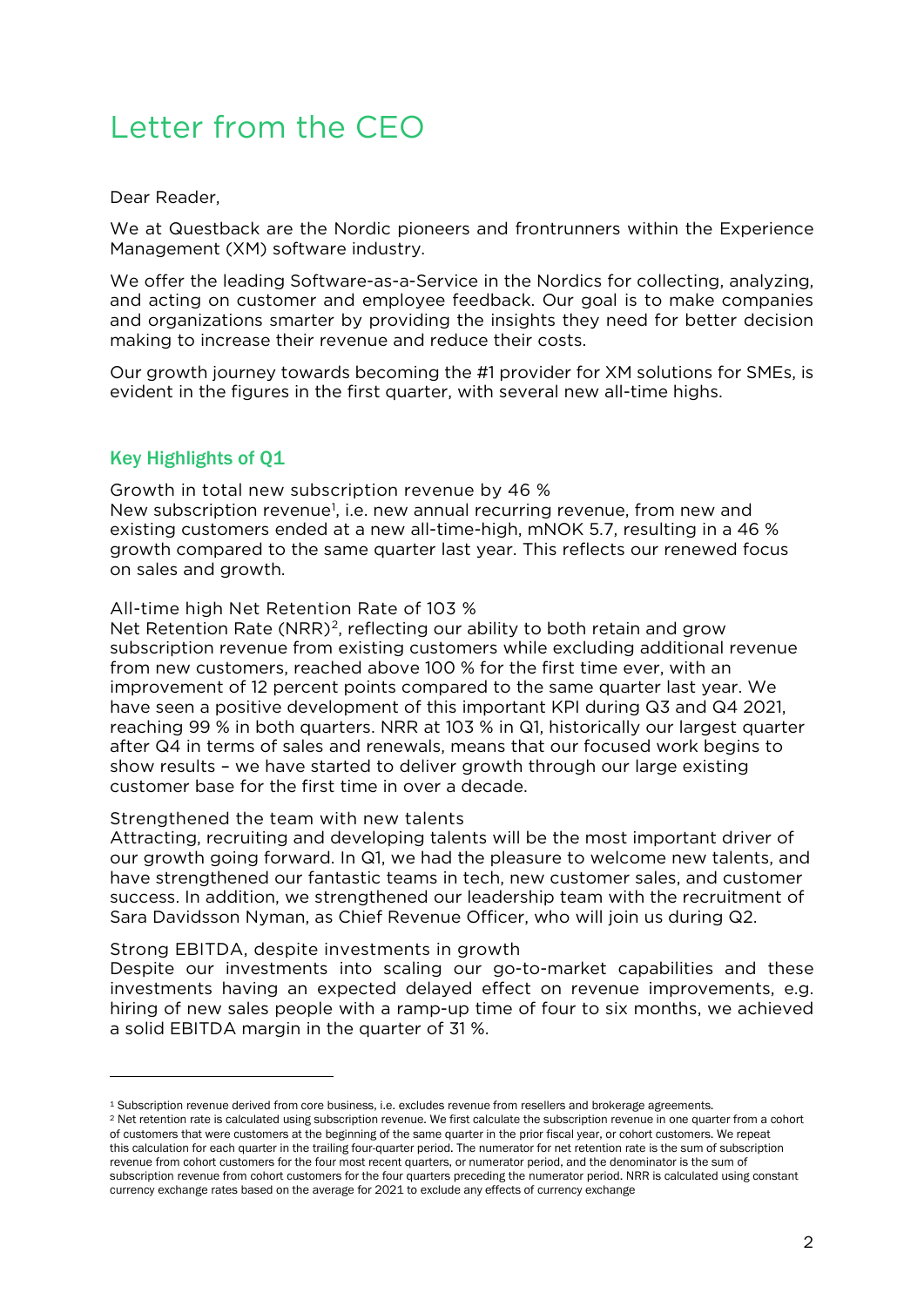#### Enhanced product offering

We are proud to have a very strong product offering in the Questback Essentials platform that is continuously improved upon. In our development efforts, we combine updates that cater to our already large customer base as well as adding new features that have the possibility to open up new use cases for our solution to reach new markets.

In Q1 we launched Questback EX and Questback CX as two new offerings of our solution dedicated to the Employee Experience and Customer Experience use cases. With these solutions, our users get a tailored experience to support their core use case. The clearer product positioning and development paths these offerings represent will be a core development theme going forward.

We are in the middle of a larger shift in our product to strengthen the overall user experience led by a mindset of making the complex easy. In the quarter, we released several larger updates in line with this such as an updated product homepage and a completely new email opt-out manager. These efforts will continue in Q2 with several new additions to the overall Questback user experience.

#### Concluding Words

The team did an outstanding Q1. We grew our revenue from new customers, we managed to retain more revenue, and we succeeded to generate more business than ever with our existing customers, and we finally reached and went beyond the milestone of NRR of 100 %, all while maintaining with a solid operating margin.

I'd like to thank our shareholders for believing in our journey, our great team for all your hard work, and our customers for your trust.

Yours sincerely,

Saeid Mirzaie, CEO Questback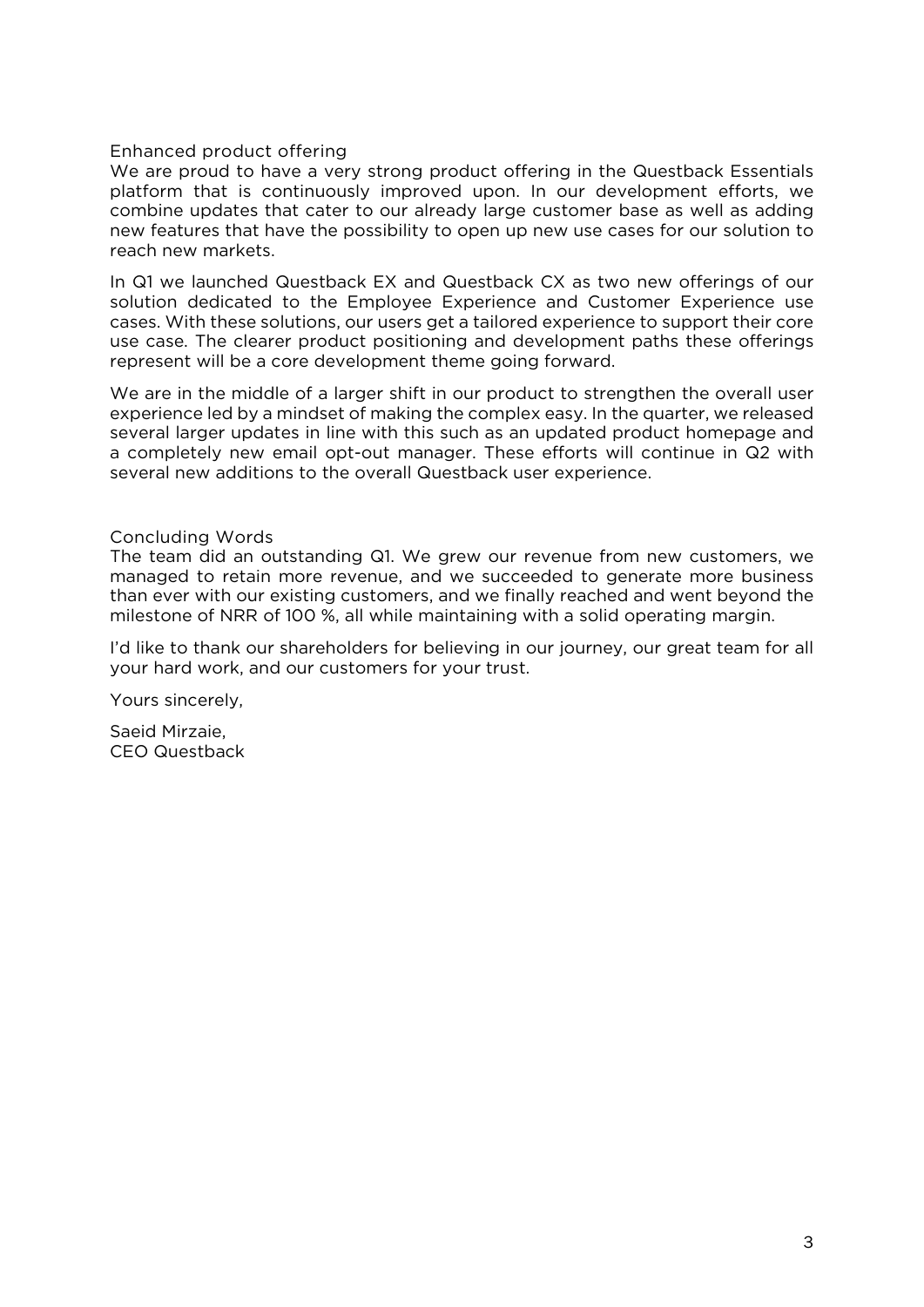# Operational Review

## Key operational metrics

Our key operational metrics<sup>[3](#page-3-0)</sup> show our ability to generate new recurring revenue, and to retain and expand this revenue.

|                                      |                   |                               |         | LTM      | <b>LTM</b> |             |
|--------------------------------------|-------------------|-------------------------------|---------|----------|------------|-------------|
| tNOK                                 | O <sub>1</sub> 22 | O <sub>1</sub> 2 <sub>1</sub> | $O-O-O$ | Q1 22    | Q1 21      | $Y - 0 - Y$ |
| New Customers subscription revenue   | 994               | 831                           | 20%     | 3 2 7 0  | 3 2 3 2    | $1\%$       |
| Existing Customers Expansion revenue | 4680              | 3 0 4 3                       | 54 %    | 12484    | 10 058     | 24 %        |
| Total New Subscription revenue       | 5674              | 3874                          | 46 %    | 15 7 5 3 | 13 290     | 19%         |

We see a positive development when we look at our core business<sup>[4](#page-3-1)</sup>. Total New subscription revenue, i.e. recurring revenue, in Q1 2022, increased with 46 % compared to Q1 2021. Both sales to new customers as well as expansion sales to our existing customers had strong growth this quarter, with 20 % and 54 %, respectively, growth compared to same quarter in 2021.

Our Net Retention Rate, reflecting how well we are retaining and expanding our existing customer base, was 103 % in Q1 2022. Compared to Q1 2021 of 91 % this represents a very positive development.

Our total core subscription revenue<sup>[5](#page-3-2)</sup> improved during the quarter from mNOK 97.5 at the beginning of the period to mNOK 102.6 (+5.2%) at the end of the period. We see positive results from our increased sales activities in the Nordics, resulting in growth in the important areas of New Customer Sales and Expansion Sales, as well as positive contribution from our efforts related to our European expansion.

## Revenues

Total recognized revenue<sup>[6](#page-3-3)</sup> for the quarter was mNOK 29.6, a reduction of mNOK -1.9 compared to Q1 2021 (mNOK 31.5). The core revenue increased from mNOK 27.5 with mNOK 4.3 (15.5%) to mNOK 31.8, as a result of increased new subscription revenue and higher renewals. The total reduction in revenue is partly a result of unfavorable exchange rates (mNOK -0.5), a reduction in our non-core revenue (mNOK -3), and increased deferred revenue (mNOK -3.1).

## Gross margin

Cost of sale<sup>[7](#page-3-4)</sup> for Q1 2022 was mNOK 2 (Q1 2021: mNOK 2), yielding a gross margin of 93%, which is similar (93%) as per Q1 2021.

<span id="page-3-0"></span><sup>&</sup>lt;sup>3</sup> Our Revenue KPIs are calculated using constant currency exchange rates based on the average for 2021 to exclude any effects of currency exchange rate fluctuations

<span id="page-3-1"></span><sup>4</sup> Core revenue and Core business are used interchangeably, and excludes revenue from resellers and brokerage agreements,

<span id="page-3-2"></span><sup>5</sup> subscription revenue based on invoiced recurring revenue last 12 months, as our standard customer contract is per 12 months, paid up front.

<span id="page-3-3"></span><sup>6</sup> Revenues include non-recurring revenue, revenue from reseller and brokerage agreements, and deferred revenue recognition.

<span id="page-3-4"></span> $7$  Cost of sale includes fees to subcontractors, provisions and commissions to resellers and software royalties.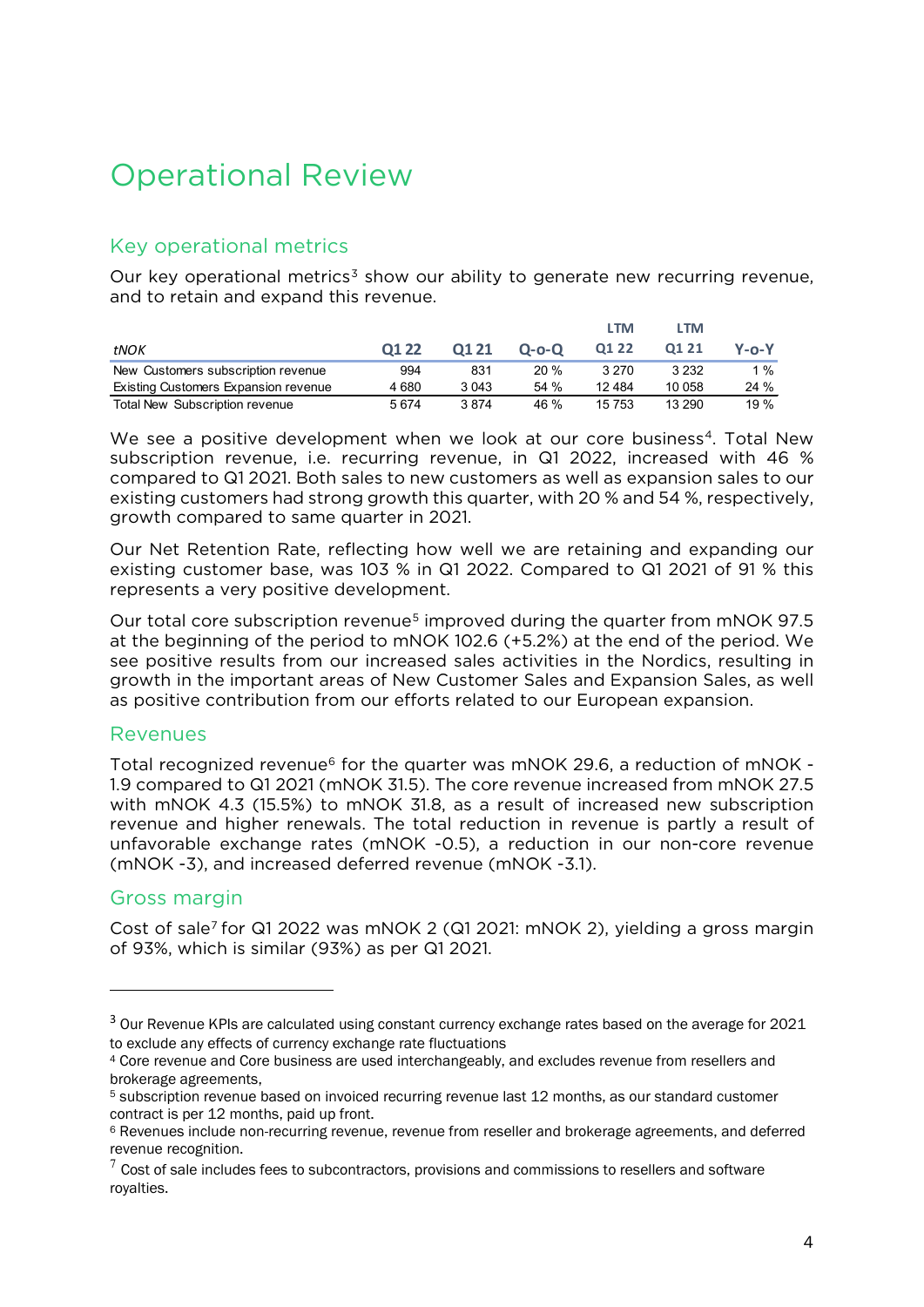## Operational expenses

Total operational expenses adjusted for special items and one-offs was mNOK 19.0 in Q1 2022, mNOK 4.3 higher than Q1 2021 (mNOK 14.6). Personnel-expenses for Q1 2022 are higher (mNOK 2.3) than previous year, mostly due to cost related to on average 6 more FTEs in Q1 2022 than Q1 2021. Other operational expenses are mNOK 1.6 higher in Q1 2022 compared to Q1 2021. This is in materiality caused by higher marketing activities (mNOK 0.7)

Capitalized expenses related to software developed internally was mNOK 0.6 in Q1 2022, compared to mNOK 1.1 in Q1 2021.

#### EBITDA

The adjusted EBITDA-margin was 31 % in Q1 2022, compared to 47 % in Q1 2021. With a re-focus on growth, we are following our plan and investing heavily in building up our sales teams as well as strengthening other parts of the organization to further capitalize on our positive trajectory going forward.

The EBITDA for Q1 2021 was mNOK 8.6, compared to mNOK 14.9 in Q1 2021.

## Amortization, depreciation, and financial items

Amortization and depreciations for Q1 2022 were in total mNOK 1.8, a reduction of mNOK 0.6 compared to Q1 2021 (mNOK 2.4).

Net financial items for Q1 2022 were mNOK -12, whereas for the same period in 2021, net financial items were mNOK -8.1. The change when comparing Q1 2022 to Q1 21021 of mNOK 3.9 is partly due to currency fluctuation effects, but also slightly higher external interest expenses.

Interest costs are divided between interest to be paid in cash and interest to paid in kind. This reflect the intention to ensure that cash are kept to invest in growth.

Net profit before taxes for Q1 2022 was mNOK -5.1, compared to mNOK 4.1 in Q1 2021.

## Balance sheet

Total booked assets per March 31, 2022 were mNOK 426.9, a decrease of mNOK 1.4 compared to end of first quarter 2021 (mNOK 428.3). The majority of assets on the balance sheet are non-current assets (mNOK 375.9) where goodwill from previous acquisitions accounts for mNOK 323.4 (March 31, 2021: mNOK 334.3). In addition, IFRS leasing (sub-lease) accounts for mNOK 30.

Current assets per March 31, 2022, was mNOK 51.0, an increase of mNOK 14.7 compared to end of March 2021 (mNOK 36.3). Cash and cash equivalents were mNOK 27.5 per March 31, 2022, an increase of mNOK 4.4 when compared to March 31, 2021 (mNOK 23.1). Book Equity per March 31, 2022, is mNOK 4.3. compared to mNOK 30.7 per March 31, 2021.

Long term liabilities are mNOK 305.1 per March 31, 2022 (Per March 2021; mNOK 300.9). This is composed of long-term interest-bearing loans of mNOK 299. The amount is netted with capitalized loan costs for accounting purposes of mNOK 18.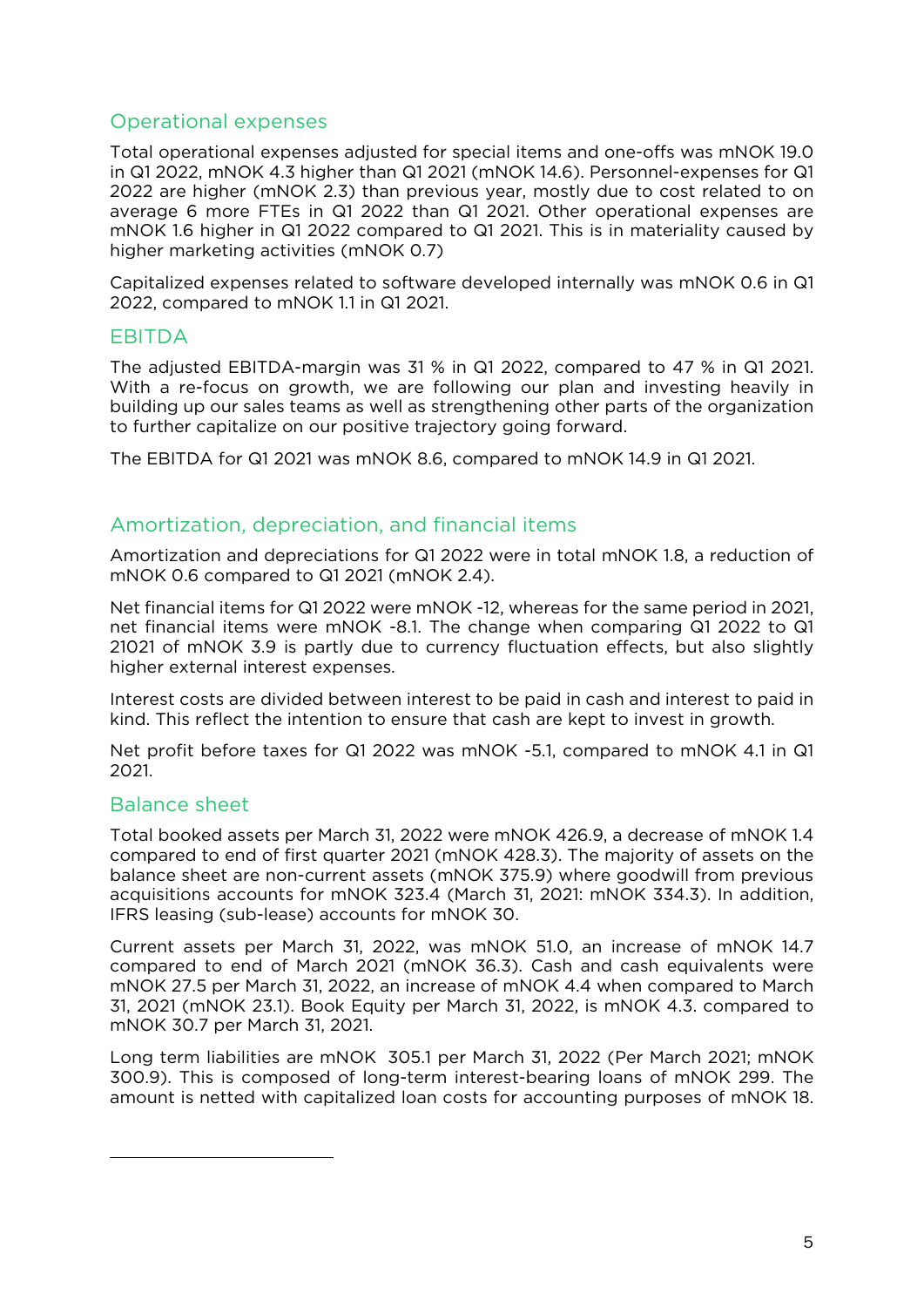Calculated long-term lease commitments is recognized with mNOK 23.6 (mNOK 31.0).

Total short-term liabilities per March 31 2022 are mNOK 117.5, compared to mNOK 96.6 per March 31, 2021. Per March 31, 2022, deferred revenue accounts for mNOK 67.3 and public duties of mNOK 24.7. Per March 31, 2021, deferred revenue was mNOK 64.1 and public duties payables were mNOK 23.3.

## Cash balance / cash flow

The cash balance per March 31 2022 was mNOK 27.5, an increase compared to March 31, 2021, of mNOK 4.4.

#### Risk and uncertainties

Questback Group does currently not use any financial instruments to limit credit, interest rate or exchange rate risks.

#### Credit risk

The Group has not experienced any significant losses on receivables. Recurring invoices are invoiced yearly in advance, and the credit risk is perceived as low. The nature of the product offering provides a highly diversified customer base with regards to industries and sectors, and the 10 largest customers represent about 6% of total revenues.

#### Interest rate risk

Long-term borrowings amounted to mNOK 299 per the end of first quarter 2022. The interest-bearing debt is denominated in NOK, and the company has not fixed the interest rate which is tied to NIBOR. The interest (NIBOR + margin of 16%) is divided into 50 % cash payments and 50 % payment in kind.

#### Exchange rate risk

Exchange rate risk is limited due to our current geographic footprint.

#### Liquidity risk

The Group's liquidity is considered satisfactory at quarter-end. However, and as communicated in the 2021 annual report, Questback Group is investing heavily in growth through 2022. These investments have reduced the liquidity position of the Group. The Company has started preparations for assessing alternative ways to ensure sufficient liquidity in 2022 and 2023. The main shareholder as well as the main lender are engaged in the process. The Group is not in breach of its financial covenants per the reporting date and is working diligently to pursue compliance with all of its financial obligations.

#### Risks related to the Bond Loan Agreement

If the Group is unable to meet its obligations or covenants under the Bond Loan Agreement, or if the Group otherwise defaults under the Bond Loan Agreement, the Group can initiate remedy cures to ensure compliance. If the remedy cures fail, the bondholder can declare the debt to be immediately due and payable.

Oslo, May 30th, 2022

Questback Group Board of Directors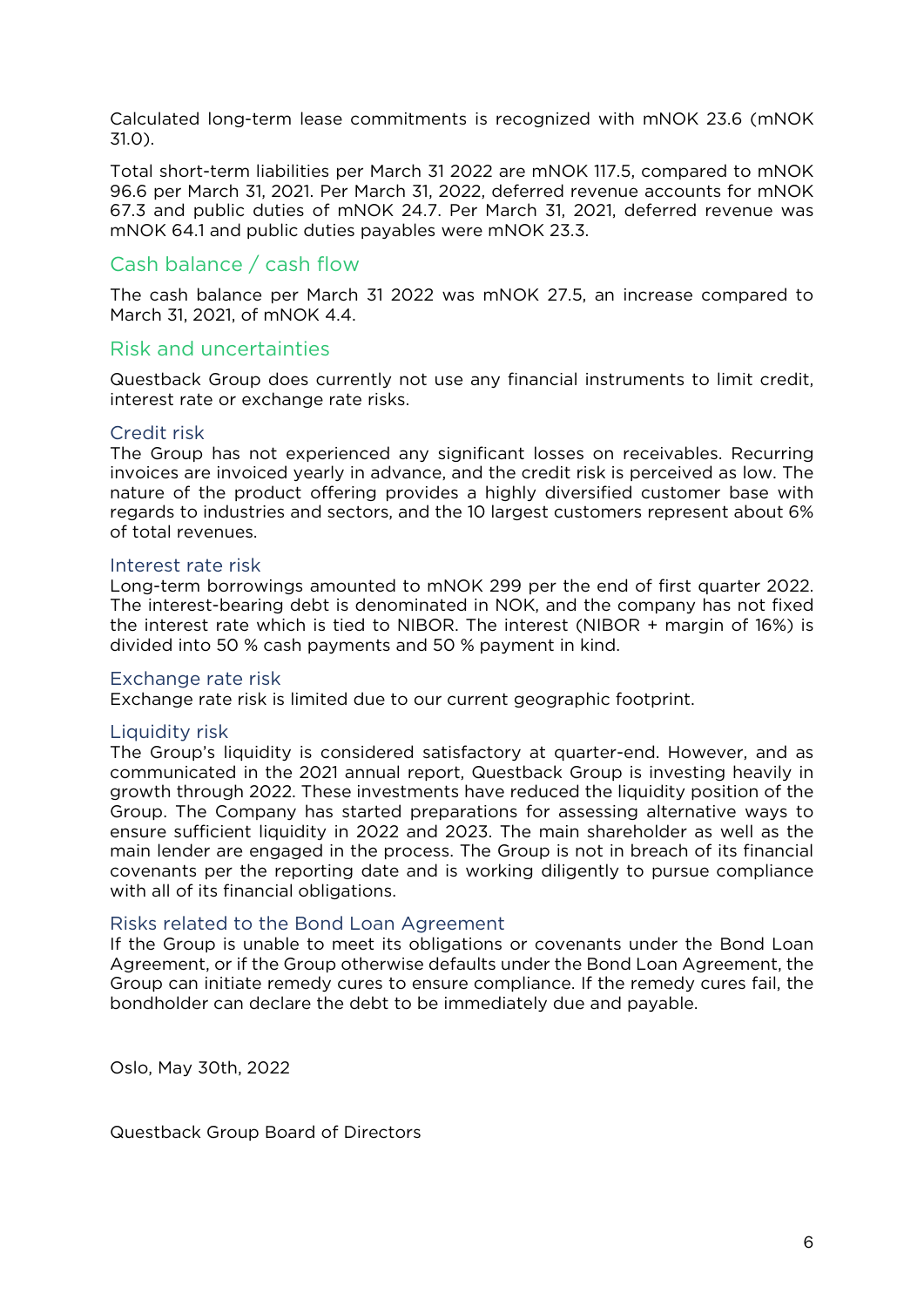# Condensed consolidated interim statement of profit and loss

| All amounts in million NOK              | <b>Note</b> | Q1 2022   | Q1 2021<br>Unaudited | FY 2021        |
|-----------------------------------------|-------------|-----------|----------------------|----------------|
|                                         |             | Unaudited | Pro forma            | <b>Audited</b> |
| <b>Core Business</b>                    |             |           |                      |                |
| <b>New Subscription Sales</b>           |             | 5,7       | 3,9                  | 13,9           |
| <b>Subscription Renewals Sales</b>      |             | 26,1      | 23,6                 | 83,5           |
| Total Subscription Sales, Core business |             | 31,8      | 27,5                 | 97,4           |
| Non-Core:                               |             |           |                      |                |
| Non-core sales                          |             | 4,9       | 7,9                  | 28,1           |
| <b>Total Sales</b>                      |             | 36,7      | 35,4                 | 125,5          |
| Revenue deferrals                       |             | (7,0)     | (3, 9)               | (0,4)          |
| Total revenues                          |             | 29.6      | 31,5                 | 124,1          |
|                                         |             |           |                      |                |
| Cost of goods sold                      |             | 2,0       | 2,0                  | 10,7           |
| Salary and personell costs              |             | 12,7      | 10,4                 | 45,4           |
| Other operating costs                   |             | 6,3       | 4,2                  | 32,0           |
| <b>EBITDA</b>                           |             | 8,6       | 14,9                 | 36,0           |
| Special items                           |             | 0,5       |                      | 15,2           |
| Adjusted EBITDA*                        |             | 9,1       | 14,9                 | 51,2           |
| Depreciations and amortisation          |             | 1,8       | 2,4                  | 9,1            |
| Operating profit                        |             | 6,8       | 12.5                 | 26,9           |
| Net financial items                     |             | (12,0)    | (8,1)                | (56, 3)        |
| Profit before tax                       |             | (5,1)     | 4.4                  | (29,3)         |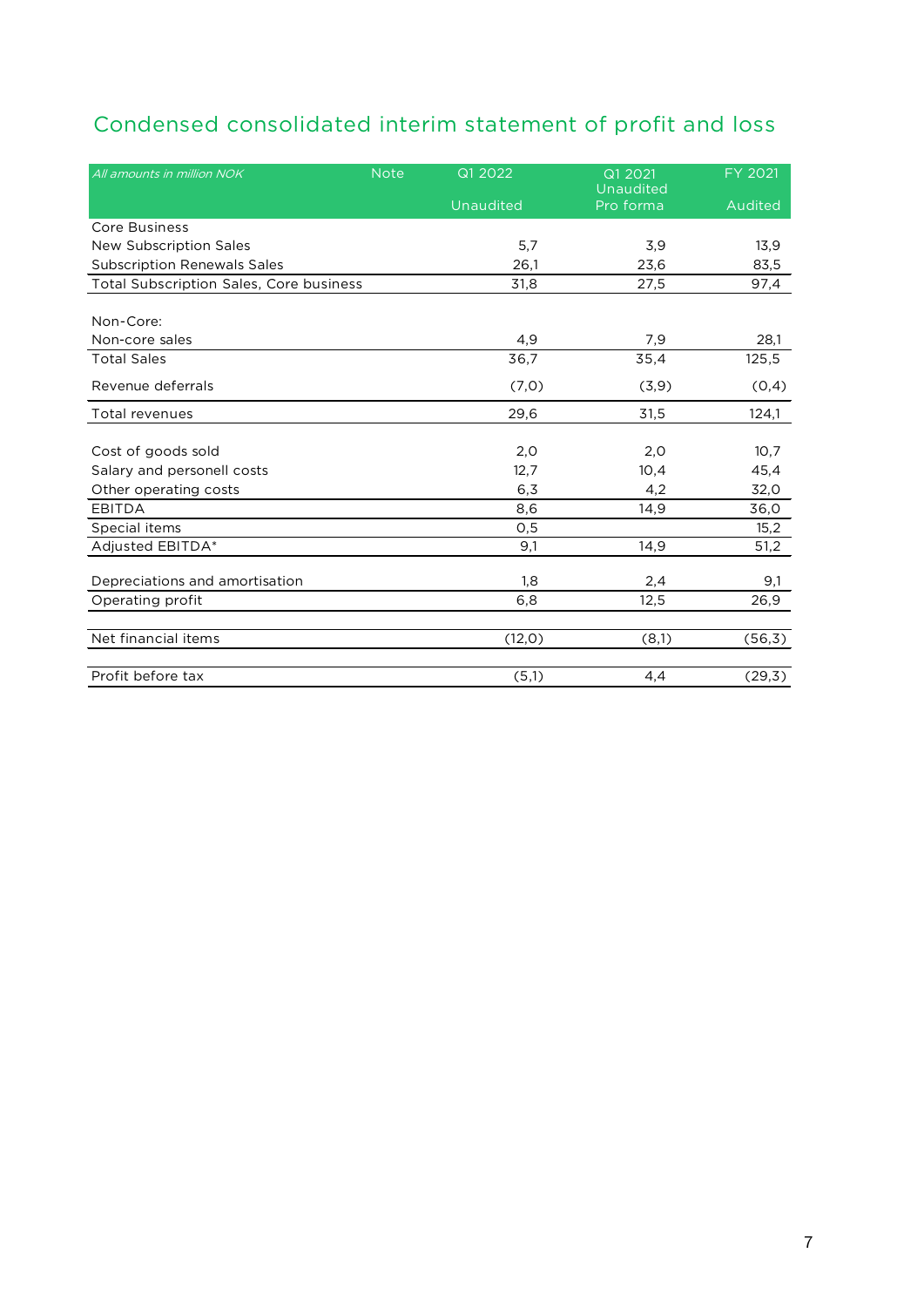# Condensed consolidated interim balance sheet

| All amounts in million NOK            | 31.03.2022 | 31.03.2021 | 31.12.2021     |
|---------------------------------------|------------|------------|----------------|
|                                       |            | Unaudited  |                |
|                                       | Unaudited  | Pro forma  | <b>Audited</b> |
| Assets                                |            |            |                |
| Non-current assets                    |            |            |                |
| Total non-current assets              | 375,9      | 392,0      | 379,0          |
|                                       |            |            |                |
| Current assets                        |            |            |                |
| Trade receivables                     | 15,1       | 8,5        | 23,8           |
| Other receivables                     | 8,4        | 4,7        | 8,7            |
| Cash and cash equivalents             | 27,5       | 23,1       | 27,4           |
| Total current assets                  | 51,0       | 36,3       | 59,9           |
|                                       |            |            |                |
| <b>TOTAL ASSETS</b>                   | 426,9      | 428,3      | 439,0          |
| <b>Equity and liabilities</b>         |            |            |                |
| <b>Total Equity</b>                   | 4,3        | 30,7       | 16,7           |
| Other long-term liabilities           |            |            |                |
| Interest-bearing loans and borrowings | 279,8      | 267,9      | 272,8          |
| Long-term lease liabilities           | 23,6       | 31,0       | 22,6           |
| Deferred tax liabilities              | 1,7        | 2,0        | 1,7            |
| Total long-term liabilities           | 305,1      | 300,9      | 297,1          |
|                                       |            |            |                |
| Total short-term liabilities          | 117,5      | 96,6       | 125,1          |
|                                       |            |            |                |
| <b>TOTAL LIABILITIES</b>              | 422,6      | 397,5      | 422,2          |
|                                       |            |            |                |
| TOTAL EQUITY AND LIABILITIES          | 426,9      | 428,3      | 439,0          |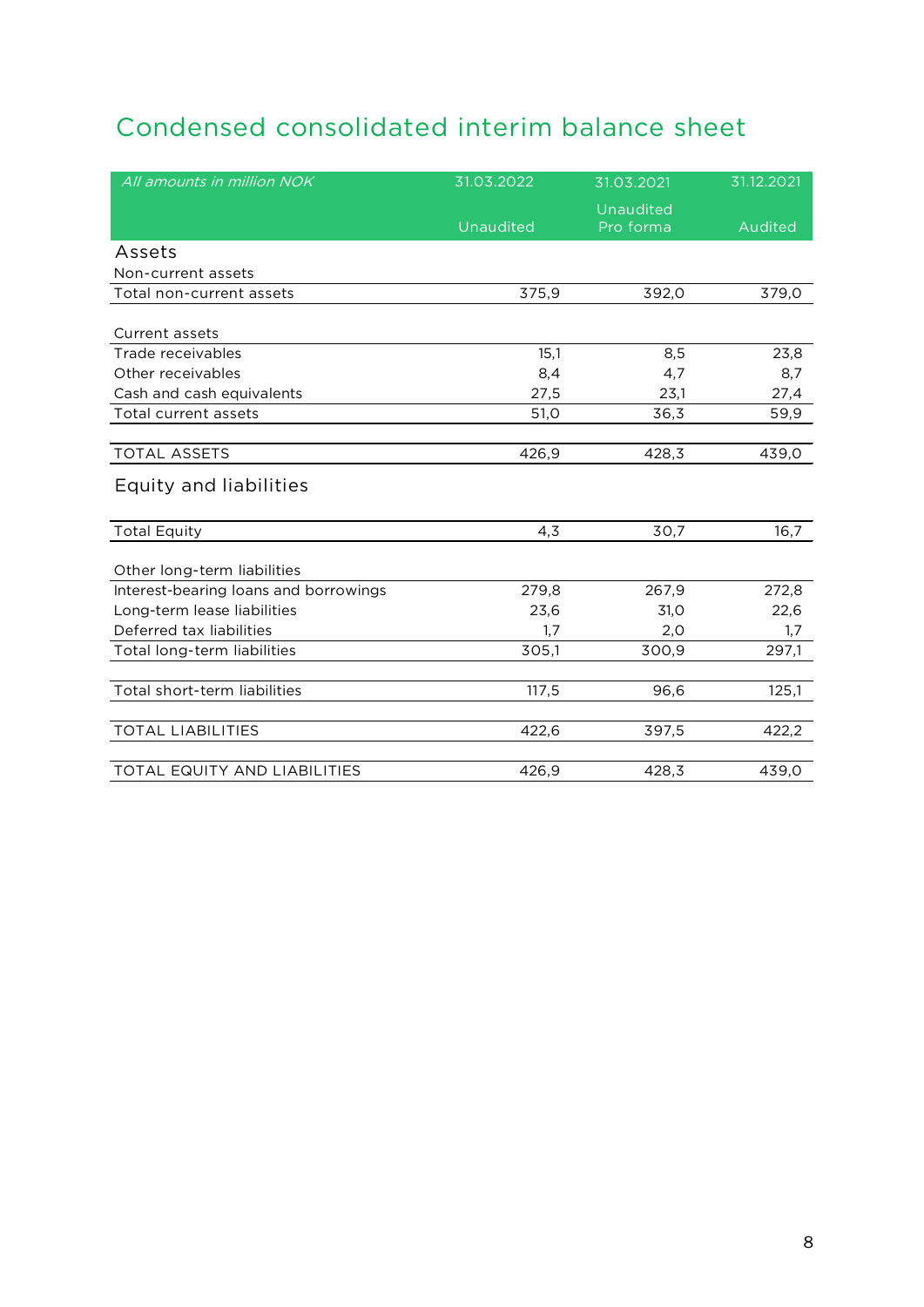# Condensed Consolidated Statement of Cashflows

| All amounts in million NOK                                | Q1 2022          | Q1 2021   | FY 2021           |
|-----------------------------------------------------------|------------------|-----------|-------------------|
|                                                           |                  | Unaudited |                   |
|                                                           | <b>Unaudited</b> | pro-forma | <b>Audited</b>    |
| CASH FLOWS FROM OPERATING                                 |                  |           |                   |
| <b>ACTIVITIES</b>                                         |                  |           |                   |
| Operating profit                                          | 6,8              | 12,5      | 26,9              |
| +Depreciations and Amortisations                          | 1,8              | 2,4       | 9,1               |
| $=$ EBITDA                                                | 8,6              | 14,9      | 36,0              |
|                                                           |                  |           |                   |
| + tax received/- paid                                     |                  |           |                   |
| Changes in working capital                                |                  |           |                   |
| Change in net working capital (excl. deferred revenue)    | (6,6)            | (4,0)     | (0,3)             |
| Change in deferred revenue                                | 7,2              | 4,6       | (0,8)             |
| Net cash generated from operating activities              | 9,3              | 15,5      | 34,9              |
|                                                           |                  |           |                   |
| CASH FLOWS FROM INVESTING ACTIVITIES                      |                  |           |                   |
| Capitalized development costs                             | (0,6)            | (1,1)     | (2,8)             |
| Net cash used in investing activities                     | (0,6)            | (1,1)     | (2,8)             |
|                                                           |                  |           |                   |
| CASH FLOWS FROM FINANCING ACTIVITIES                      |                  |           |                   |
| Change in interest bearing debt                           |                  |           | 4,0               |
| Principle portion on lease liability                      | (0,9)            | (1,4)     | (9,1)             |
| Interest portion of lease                                 | (0,1)            | (0,1)     | (0,4)             |
| Equity issue                                              |                  |           | 25,3              |
| Capitalized loan costs                                    |                  |           | (22, 2)           |
| Interest on loans                                         | (7, 5)           | (8,3)     | (29,5)            |
| Transfer to Group company                                 |                  | (4,8)     | $\qquad \qquad -$ |
| Net cash used in financing activities                     | (8, 5)           | (14, 6)   | (32,0)            |
|                                                           |                  |           |                   |
| Exchange differences                                      |                  | (1,4)     | 2,5               |
| Net change in cash and cash equivalents                   | O,1              | (0,2)     | O,1               |
| Cash and cash equivalent at beginning of period           | 27,4             | 24,8      | 24,8              |
| Cash, cash equivalents and bank overdrafts at end of peri | 27,5             | 23.1      | 27,4              |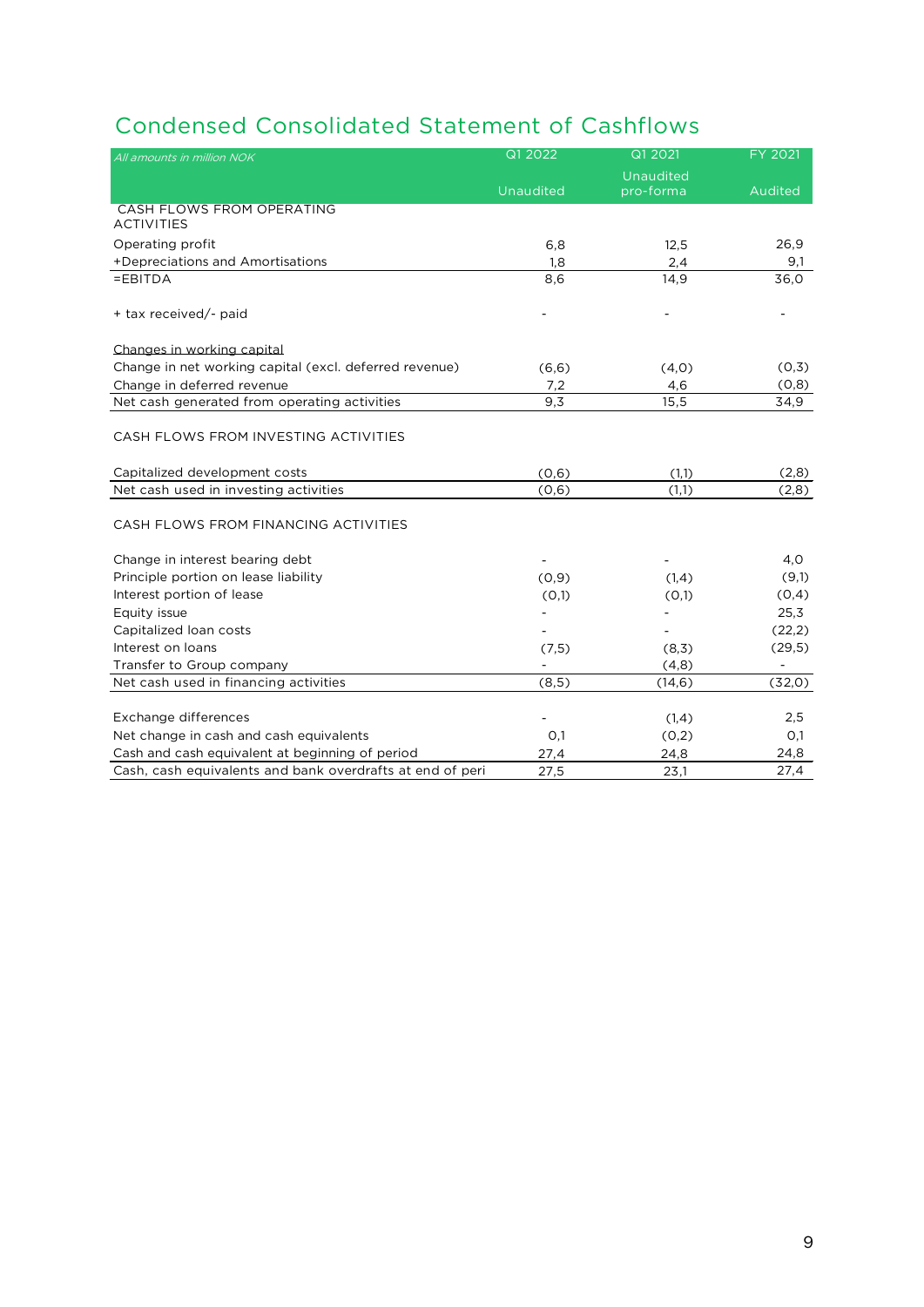# Consolidated Statement of changes in Equity

| Amounts in NOK million         | Share Capital | Share premium | Other equity | Total<br>Equity |
|--------------------------------|---------------|---------------|--------------|-----------------|
| Opening balance 1 January 2022 |               | 454.7         | (438.1)      | 16,7            |
|                                |               |               |              |                 |
| Profit (loss) for the year     |               |               | (5,1)        | (5,1)           |
| Other comprehensive income     |               |               | (7.3)        | (7,3)           |
| IBalance at 31 March 2022      |               | 454.7         | (450.4)      | 4,3             |

|                             |               |               |              | Total    |
|-----------------------------|---------------|---------------|--------------|----------|
| Amounts in NOK million      | Share Capital | Share premium | Other equity | Equity   |
| Balance at 1 January 2021   |               |               | 32,3         | 32,3     |
|                             |               |               |              |          |
| Incorporation of new parent | 0,03          |               | $-0.03$      |          |
| Profit for the year         |               |               | $-29.0$      | $-29,0$  |
| Other comprehensive income  |               |               | $-9.4$       | $-9,2$   |
| Correction in subsiduary    |               |               |              |          |
| Transactions with owners:   |               |               |              |          |
| Share issue                 | 0,01          | 25,2          |              | 25,3     |
| Contribution-in-kind        | 0.07          | 429,4         |              | 429,5    |
| Continuity difference*      | $-0.01$       | 0.01          | $-431.9$     | $-431.9$ |
| Balance at 31 December 2021 | 0,1,          | 454.7         | $-438.1$     | 16,7     |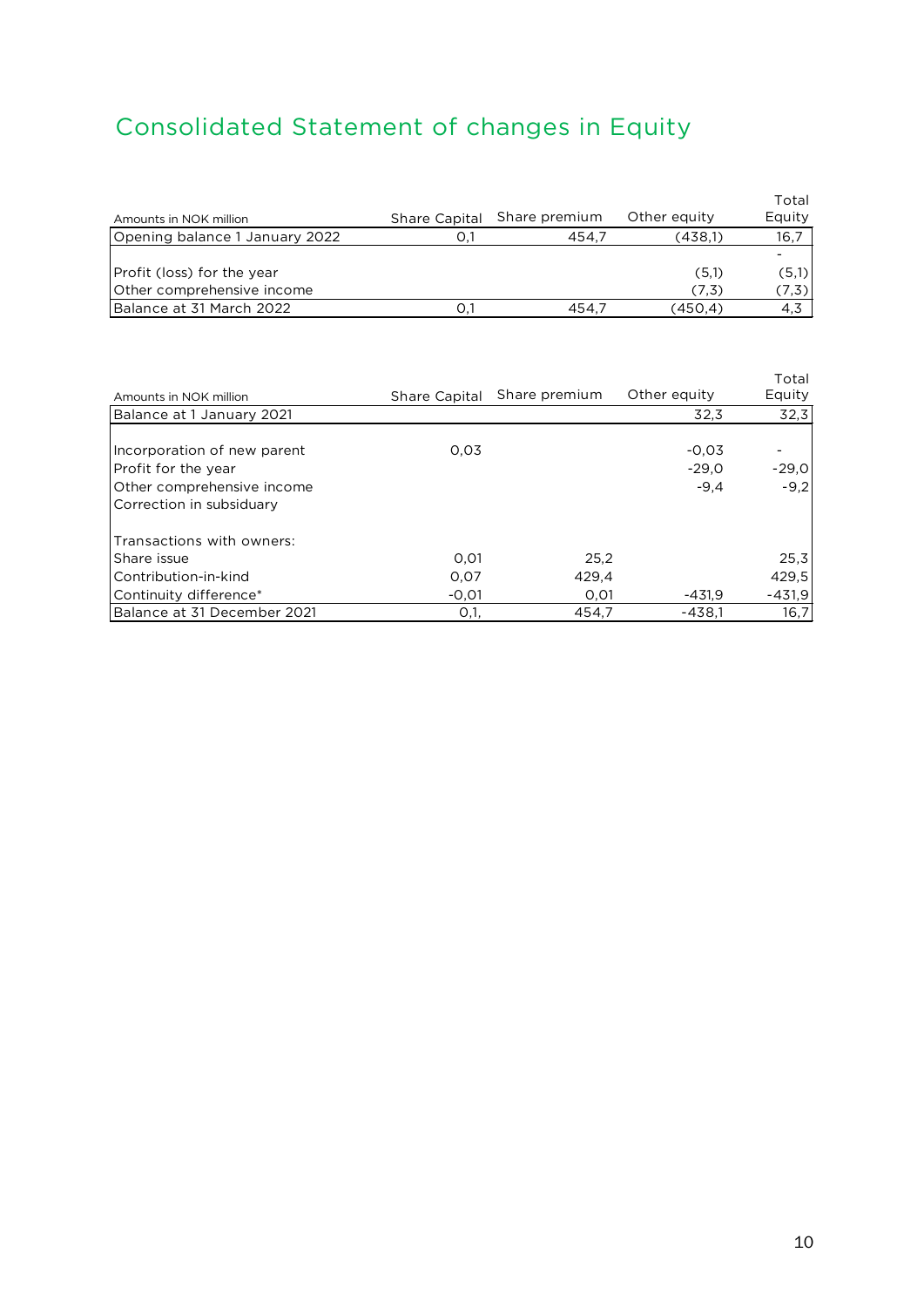#### NOTES TO THE CONDENSED INTERIM FINANCIAL STATEMENTS All amounts in million NOK

NOTE 1 REPORTING ENTITY

The reporting entity reflected in these consolidated financial statements comprise of Questback Group AS (the "Company" and consolidated subsiduaries (the "Group"). The parent company Questback Group AS, is a publicly listed company on the Euronext Growth in Oslo. The Group's corporate headquarter is in Stockholm, Sweden.

The group has operations in Norway, Sweden and Finland and develops and sell feedback solutions. Sales consists of subscription licenses for access to our solution.

#### NOTE 2 BASIS FOR PREPARATION

The accounting policies applied in this report are consistent with those applied and described in the 2021 Consolidated financial statements as presented in the Euronext Growth listing documentation. The first quarter condensed consolidated interim financial statements of the Group does not include complete set of notes to the financial statements, and thus have not been prepared in accordance with IAS 34.

The preparation of financial statements in conformity with IFRS requires management to make judgments, estimates and assumtions. Actual results may differ. In preparing these interim financial statements, significiant judgments made by the management in applying the Group's accounting policies and the key sources of uncertainty in the estimates were consistent with those described in the 2021 Financial Statements prepared in accordance with IFRS.

Comparable figures (01.01.2021-31.03.2021) are presented on a "carve-out" and combined basis for the period.

As a result of rounding differences, numbers or percentages may not add up to the total.

These consolidated financial statements have been prepared under the assumption of a going concern.

#### NOTE 3 REVENUE

The geographical distribution of revenues is as follows:

|                 | Q1 2022 | Q1 2021 | 2021  |
|-----------------|---------|---------|-------|
| Norway          | 12,8    | 13,5    | 57,0  |
| Finland         | 6,9     | 8,0     | 31,5  |
| Sweden          | 5,9     | 6,5     | 24,4  |
| Other countries | 4.0     | 3.6     | 11.2  |
| Total revenues  | 29.6    | 31.5    | 124.1 |

\* Other income includes other operating income, other non-operating income and work in progress.

|                                            | Q1 2022 | Q1 2021 | 2021  |
|--------------------------------------------|---------|---------|-------|
| Subscription revenue- recognized over time | 29.3    | 31.0    | 121.7 |
| Service sales - recognized over time       | 0.3     | 0.4     | 2.3   |
| Other operating revenue                    |         |         |       |
| Total revenues                             | 29.6    | 31.5    | 124.1 |

#### NOTE 4 SHARE INFORMATION

Questback Group AS only have one class of shares, and all shares have the same voting rights. The shareholders are entitled to receive dividends as and when declared and are entitled to one vote per share at Generel Meetings of the **Contract** 

| Shareholders at 31. March 2022     | Shares    | Ownership |
|------------------------------------|-----------|-----------|
| <b>QDH AS</b>                      | 740 940   | 57.58 %   |
| PRECISE CREDIT SOLUTIONS 17 S.A.R. | 127 551   | 9.91%     |
| <b>IPSOS AS</b>                    | 115 792   | 9.00 %    |
| Skandinaviska Enskilda Banken AB   | 50 168    | 3.90 %    |
| CACEIS Bank                        | 43 952    | 3.42 %    |
| Avanza Bank AB                     | 36 462    | 2.83 %    |
| SEKSTEN FEMTI AS                   | 34 570    | 2.69 %    |
| <b>QUESTBACK HOLDING AS</b>        | 29 0 36   | 2.26 %    |
| Nordea Bank Abp                    | 23 6 9 6  | 1.84 %    |
| SVENSKA HANDELSBANKEN AB           | 16 598    | 1.29%     |
| Total                              | 1 218 765 | 94.7%     |
| Other (ownership percentage < 1%)  | 67 987    | 5,28 %    |
| <b>Total shares</b>                | 1286752   | 100 %     |

#### NOTE 5 SUBSEQUENT EVENTS

No events that have significantly affected or may significantly affect the operations of the Group have occurred after 31. March 2022